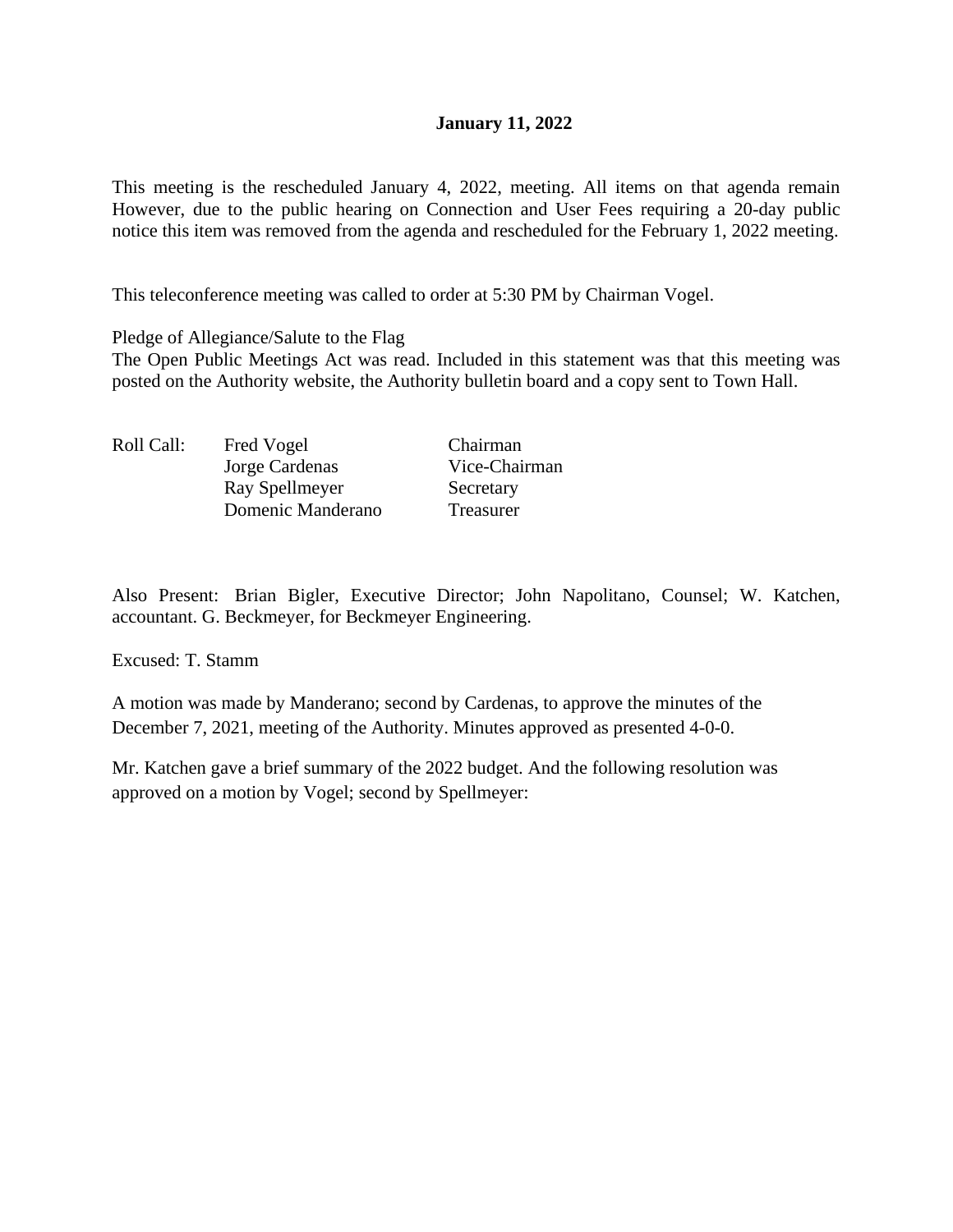# **2022 (2022-2023) AUTHORITY BUDGET RESOLUTION SECAUCUS MUNICIPAL UTILITIES AUTHORITY**

(Name)

**Important --The Amounts on this page need to agree with budget pages Fl and CB-3. Fill these amounts in after you finalize the amounts on pages F-1 and CB-3. Re-check before this resolution is adopted** 

> **FISCAL YEAR: FROM: 111/2022 TO:12/31/2022**

WHEREAS, the Annual Budget and Capital Budget for the Secaucus Municipal Utilities Authority for the fiscal year beginning, January 1, 2022 and ending, December 31, 2022 has been presented before the governing body of the Secaucus Municipal Utilities Authority at its open public meeting of October 5, 2021; and

WHEREAS, the Annual Budget as introduced reflects Total Revenues of\$ 3,583,881, Total Appropriations, including any Accumulated Deficit if any, of \$4,783,881 and Total Unrestricted Net Position utilized of 1,200,000; and

WHEREAS, the Capital Budget as introduced reflects Total Capital Appropriations of \$800,000 and Total Unrestricted Net Position planned to be utilized as funding thereof, of \$800,000; and

WHEREAS, the schedule of rates, fees and other charges in effect will produce sufficient revenues, together with all other anticipated revenues to satisfy all obligations to the holders of bonds of the Authority, to meet o outlays, debt service requirements, and to provide for such reserves, all as may be required by law, regulation or terms of contracts and agreements; and

WHEREAS, the Capital Budget/Program, pursuant to N.J.A.C. 5:31-2, does not confer any authorization to raise or expending funds; rather it is a document to be used as part of the said Authority's planning and management ob authorization to expend funds for the purposes described in this section of the budget, must be granted elsewhere; by bond resolution, by a project financing agreement, by resolution appropriating funds from the Renewal and Replacement Reserve or other means provided by law.

NOW, THEREFORE BE IT RESOLVED, by the governing body of the Secaucus Municipal Utilities Authority, at an open public meeting held on October 5, 2021 that the Annual Budget, including all related schedules, and the Capita<br>Budget/Program of the Secaucus Municipal Utilities Authority for the fiscal year beginning, 1/1/2022 and ending is hereby approved; and

BE IT FURTHER RESOLVED, that the anticipated revenues as reflected in the Annual Budget are of sufficient amount to meet all proposed expenditures/expenses and all covenants, terms and provisions as stipulated in the said Authority's outstanding debt obligations, capital lease arrangements, service contracts, and other pledged agreements; and

BE IT FURTHER RESOLVED, that the governing body of the Secaucus Municipal Utilities Authority will consider the Annual Budget and Capital Budget/Program for adoption on December 7, 2021.

|                           | $\Rightarrow$               |     |          | 2022                                                   |
|---------------------------|-----------------------------|-----|----------|--------------------------------------------------------|
| (Secretary's Signature)   |                             |     |          | (Date)                                                 |
| Governing Body<br>Member: | <b>Recorded Vote</b><br>Aye | Nay | Abstain  | Absent                                                 |
| Note Fill in the name of  |                             |     |          | <b>A Commissioner and indicate their recorded Vote</b> |
| Cardenas                  |                             |     |          |                                                        |
| Manderano                 |                             |     |          |                                                        |
| Spellmeyer                |                             |     |          |                                                        |
| <b>Stamm</b>              |                             |     | Page C-5 |                                                        |
| Vogel                     |                             |     |          |                                                        |
|                           |                             |     |          |                                                        |

Approved by roll call vote: Spellmeyer, Aye; Manderano, Aye; Cardenas, Aye; Vogel, Aye.

4-0-0.

There were two resolutions regarding the hiring of a new employee and offering compensation to non-union and management personal. These were moved on a motion by Vogel, second by Cardenas.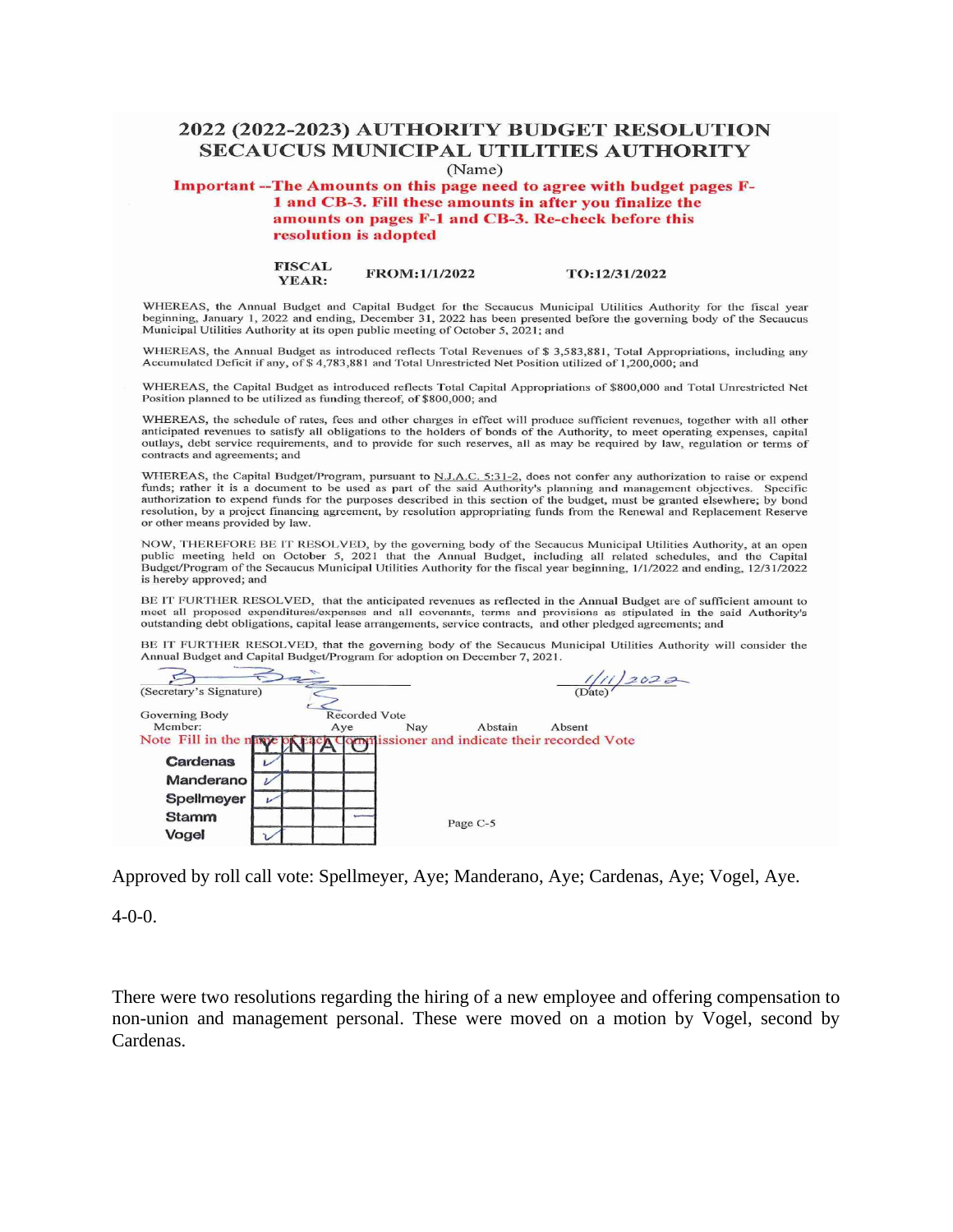#### **RESOLUTION 2022-1**  $\alpha$ SECAUCUS MUNICIPAL UTILITIES AUTHORITY Hudson County, New Jersey

## **Authorizing Hiring of Wastewater Treatment Plant Operator**

MOTIONED BY:

SECONDED BY:

**WHEREAS,** the Secaucus Municipal Utilities Authority (hereinafter "Authority") is a public body, duly formed under the Municipal and county Utilities Authority Law, constituting Chapter 183 of the Laws of 1957, as amended (Chapter 14B of Title 40 of the New Jersey Statutes Annotated) and possesses the powers set forth therein; and

**WHEREAS,** due to the shortage of manpower, the Authority has a need to hire a new employee for the position of Wastewater Treatment Plant Operator; and

**WHEREAS,** pursuant to its Agreement with Local 11 of the Intemational Brotherhood of Teamsters, said position was duly posted; and

**NOW, THEREFORE BE IT RESOLVED,** that Patrick Brooks has met the minimum requirements for the position and is hereby offered the position of Wastewater Treatment Plant Operator, commencing on January 11, 2022, at a salary of \$35,000.00 per year with the following provisions:

- 1. Mr. Brooks has been employed as a Wastewater Treatment Plant Operator in a part-time capacity. As such, the Authority shall reduce the prescribed sixty (60) working day probationary period to period of thirty (30) working days.
- 2. The CBA that expired 12/31/2020 has not yet been settled. If the starting salary is increased, Mr. Brooks shall receive the agreed to salary for 2022,

### **RESOLUTION 2022-1b** SECAUCUS MUNICIPAL UTILITIES AUTHORITY Hudson County, New Jersey

#### **Resolution Authorizing Salary Increases**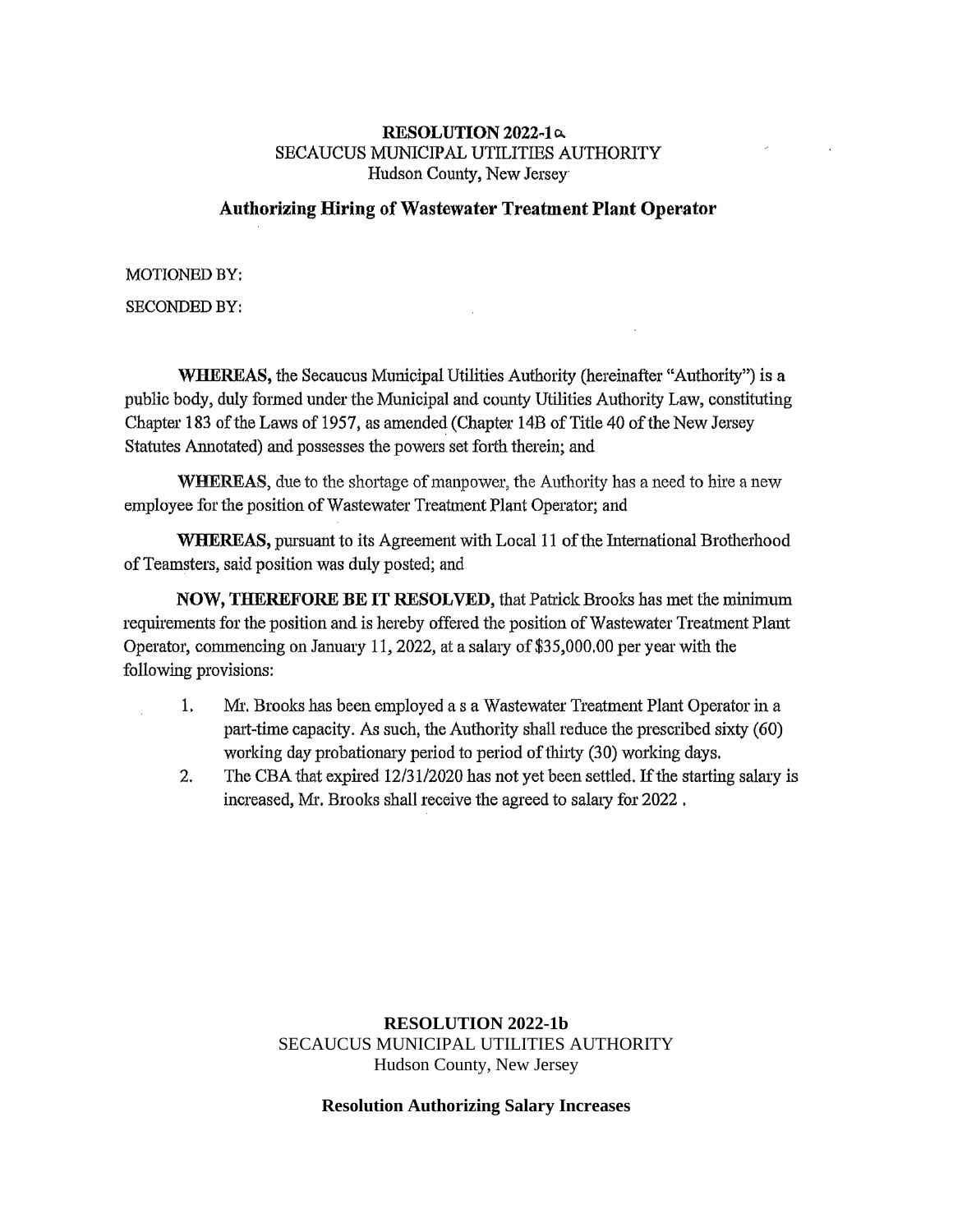**WHEREAS,** the Secaucus Municipal Utilities Authority (hereinafter "Authority") is a public body, duly formed under the Municipal and County Authority Law, constituting Chapter 183 of the Laws of 1957, as amended (Chapter 14B of Title 40 of the New Jersey Statutes Annotated) and possesses the powers set forth therein; and

**WHEREAS** the Authority seeks to afford the following employees retroactive pay for 2021 and salary increases for 2022.

**NOW, THEREFORE, BE IT RESOLVED** the Secaucus Municipal Utilities Authority hereby ratifies the following salary adjustments effective January 1, 2022:

| <b>Employee</b>        | 2021               | 2022 Salary |  |
|------------------------|--------------------|-------------|--|
|                        | <b>Retroactive</b> |             |  |
|                        | <b>Salary</b>      |             |  |
| Katherine Acevedo      | \$63,234           | \$65,234    |  |
| Laurie Purcell         | \$52,236           | \$54,236    |  |
| <b>Steve Bronowich</b> | \$111,230          | 114,566     |  |
| Joseph Schoendorf      | \$70,525           | \$72,640    |  |
| Brian Bigler           | \$180,350          | \$185,760   |  |

Date: January 4, 2022 Roll call vote: Manderano, Aye; Spellmeyer, Aye; Cardenas, Aye; Vogel Aye.

The Voucher list was moved on a motion by Vogel, second by Spellmeyer Voucher list approved on a roll call vote: Manderano: Aye; Cardenas: Aye; Spellmeyer: Aye; Vogel: Aye. Approved: 4-0-0. Total \$230,514.49

Old Business: None

New Business: None

Legal: No Report

# **Report of the Executive Director December 2021 {submitted December 29, 2021}**

Due to the COVID-19 virus crisis, while restrictions have been relaxed staff is being diligent in maintaining a safe work site. All non-vaccinated personnel are now required to wear a face covering while at SMUA facilities or vehicles.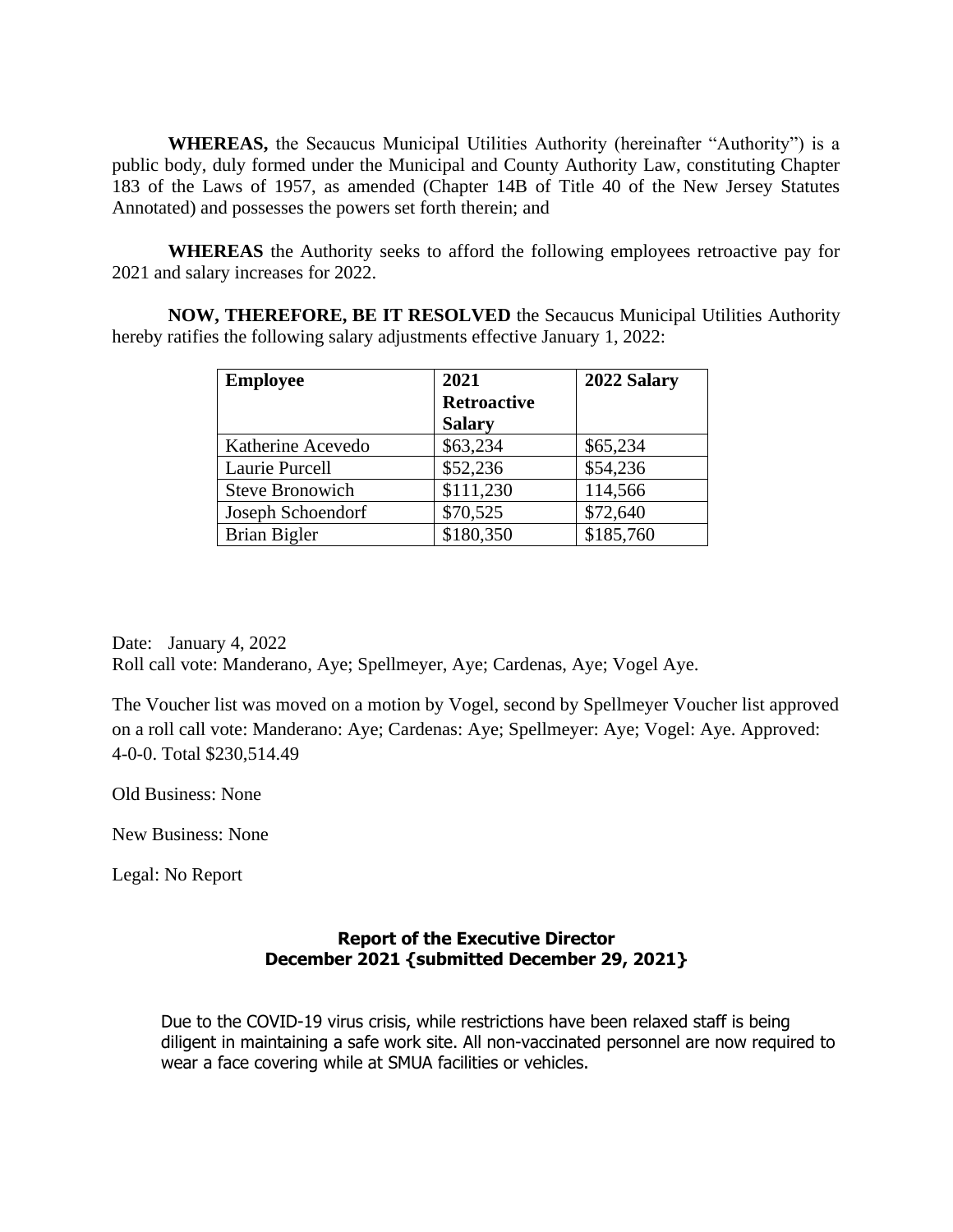- We continue to monitor the sewers in low lying areas for cleaning & inspection. There were several CCTV jobs performed for the DPW regarding storm sewers. While staff will perform any assistance, these tasks are cutting into our routine maintenance plan for the sanitary collection system. Continued working with DPW in an effort to locate possible sanitary lines connected into storm sewers.
- SCADA: work has progressed. There are still some minor issues regarding this contract, specifically training. We met to hash out any outstanding items.
- Received an application for a proposed hotel at 655 Plaza Drive. This is currently under review. Nothing further to report.
- Met with Town IT. It would seem that the only "home-run" would be to run a line directly off the Rec Center. We have a quote that is over \$25,000.00. Verizon fiber optic was finally installed. Staff will wait to see how the new fiber optic lines are working with the system.
- Rapid Pump and Meter installed the limit switches on the center and west secondary clarifiers. Work has not yet commenced on primary clarifiers #1 & 2.
- Persistent has completed work on securing the grit building platform due to some spalling on the roof.
- Repaired a plant water pump.
- Sent letter to NJDEP regarding the use of peracetic acid instead of sodium hypochlorite/sodium bisulfite. After discussion with other facilities, we may wait until we receive the new NJPDES permit from NJDEP regarding chlorine residual requirements.
- Obtained and awarded a proposal for a new roof on the main control building. Waiting start-up.
- Working on finalizing the contract with Local 11.

# **OPERATIONS REPORT –December 2021**

# **Submitted December 30, 2021**

# **KOELLE BOULEVARD FACILITY**

- 1) The estimated average daily flow for the month was 2.21800MGD. The estimated total flow for the month was 57.6503MG.
- 2) Routine maintenance and grounds keeping were performed.
- 3) Maintenance performed on pumps in PS#1.

## **PUMP STATION # 1 Village Place**

- 1) The estimated average daily flow was 37.999 MGD.
- 2) All pumps cleaned and maintained on a regular basis.
- 3) Routine maintenance and grounds keeping were performed.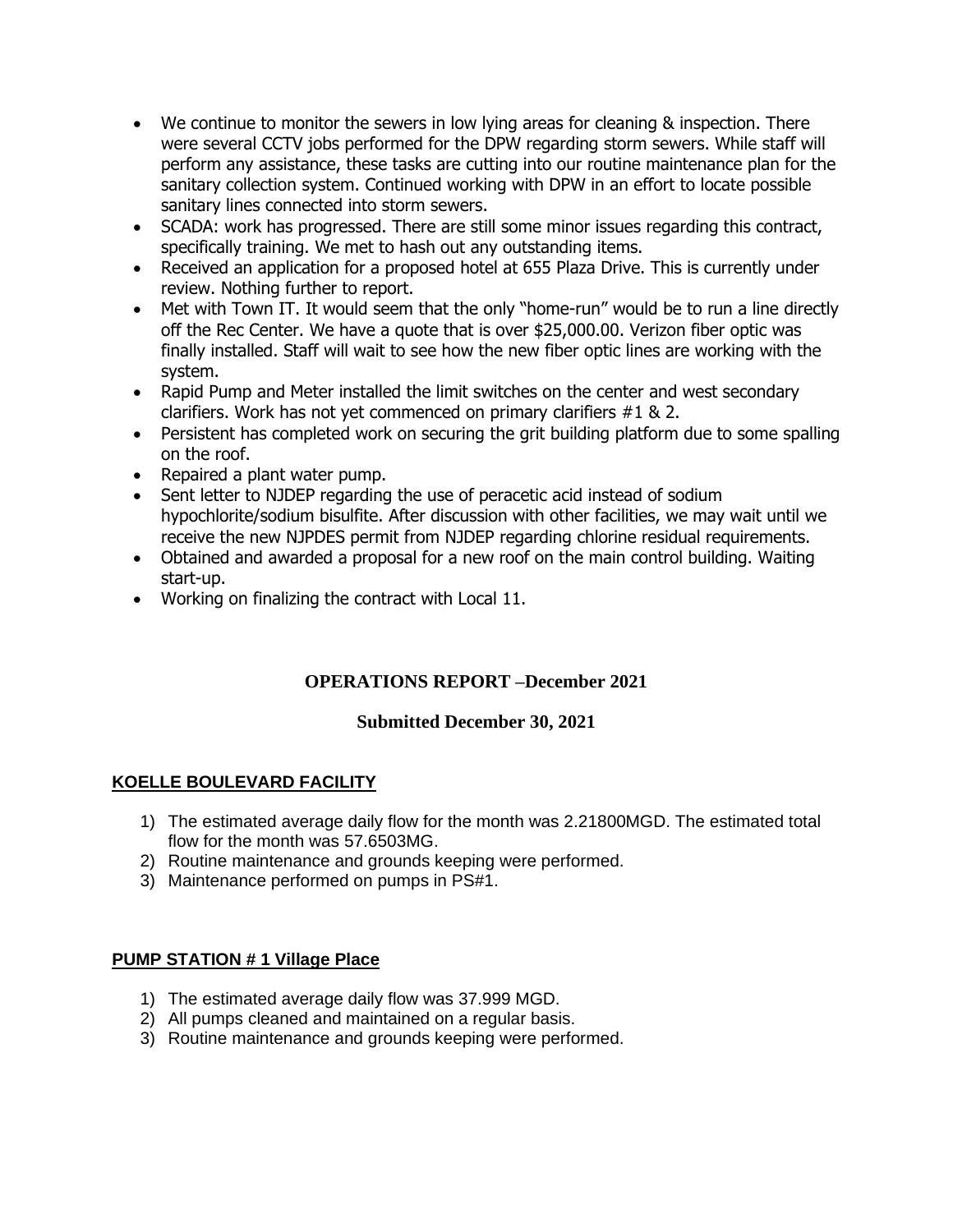# **PUMP STATION # 2 Paterson Plank Road and Turnpike Exit**

- 1) The estimated average daily flow was 7961 gallons per day.
- 2) Routine maintenance and grounds keeping were performed.

#### **PUMP STATION # 3 Henry Street**

- 1) The estimated average daily flow was 67570 gallons per day.
- 2) Routine maintenance and grounds keeping were performed.
- 3) Pump No. 2 OOS due to bad EFF valve. Waiting on hardware, new valve is onsite.

#### **PUMP STATION # 4 New County Road and Seaview Drive**

- 1) Routine maintenance was performed.
- 2) Station checked daily.

#### **PUMP STATION: Wilroy – Secaucus Road**

- 1) This station is not in service.
- 2) Cut the Grass

#### **PUMP STATION # 5 Castle Road**

- 1) Routine Maintenance and grounds keeping were performed.
- 2) Average daily flow: 19248 gpd

## **PUMP STATION #7 - Exchange Junction**

1) Routine Maintenance and grounds keeping were performed

Respectfully submitted.

Joseph Marchese, Plant Manager

#### **COLLECTION SYSTEM**:

1) Feet jetted: 3792 feet jetted

# **CCTV**:

Sanitary Mainline 167 Feet for DPW

Respectfully Submitted,

Anthony Smentkowski, Maintenance Foreman, CCTV Operator.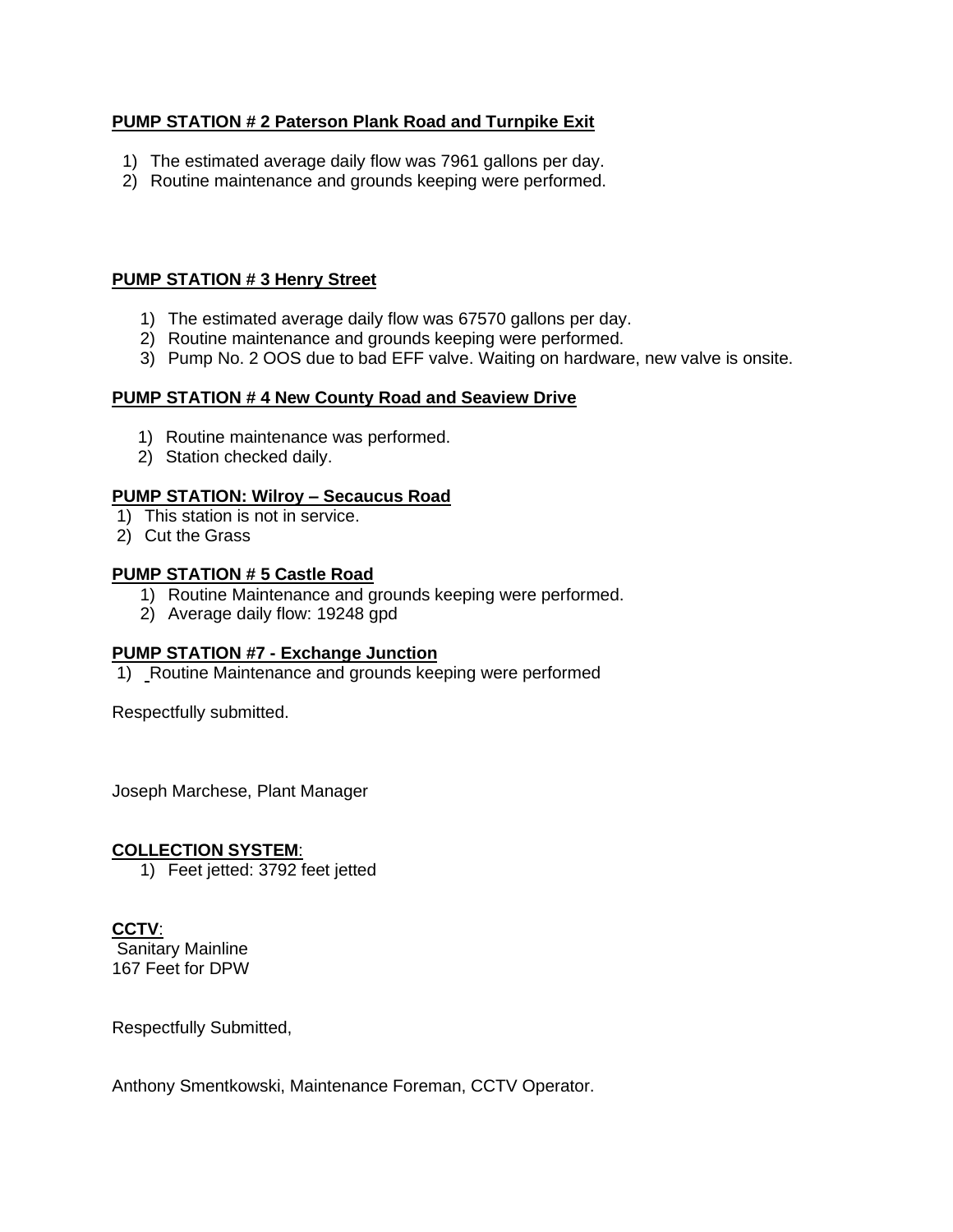# **SECAUCUS MUNICIPAL UTILITIES AUTHORITY ENGINEERS REPORT FOR THE MONTH OF DECEMBER 2021**

The following is a list of the main activities as provided by this office to the Authority for the above-mentioned month:

- SCADA. (abridged) The project has been awarded to Keystone Engineering Group. Keystone is completing their panel fabrication and performing their shop testing. Work is continuing on a limited basis due to the shut down and lack of available workers for the contractor. Construction has been on hold due to the COVID-19 situations. Work at the Pump Stations is mostly complete. Once this is complete, the Pump Stations will be tied into the main system at the Treatment Plant. Keystone completed all installations, waiting on start-up. Keystone was onsite to continue setup. Sent email to keystone on status of project. Sent certified letter to Keystone. Received initial response. Reviewing with Chuck Cuyulis for remaining punch list items. Had meeting with Keystone Representatives to discuss punch list. Keystone has started addressing the punch list.
- Received and started a review on a pump station flow meter report for the Exchange Place Pump Station (abridged). This report is supposed to analyze the existing flows of the pump station and the amount of unused capacity with regards to the remaining build out of the project. Analyzing data. Submitted new pump data and force main drawings to engineer to re-analyze flow and pump data. We calculated flows for all additional housing units compared to the amount of flow as reported on the NJDEP TWA. Additional questions on the housing unit quantities are being confirmed. It now appears the NJSEA has received a zoning application for a 24-story residential structure. Spoke with Secaucus Plumbing Official concerning the addition of a 25-story housing unit. It appears major revisions will be required within the SMUA Sanitary Sewer System. The SMUA received a zoning approval for this project. Information was submitted to the SMUA concerning existing and proposed units. Exchange Engineer submitted letter on Pump Station capacity and new proposed units. Analyzing proposed flows for proposed high rise to flows submitted on the TWA to NJDEP. Also analyzing future flows beyond the proposed high rise for probably pump/force-main upgrades at the Exchange Place Pump Station and downstream at the Seaview Avenue Pump Station and the North End Pump Stations.
- Plans and a connection application has been submitted for a new building at the old Daffy's site in North Bergen. Even though this site is in North Bergen, the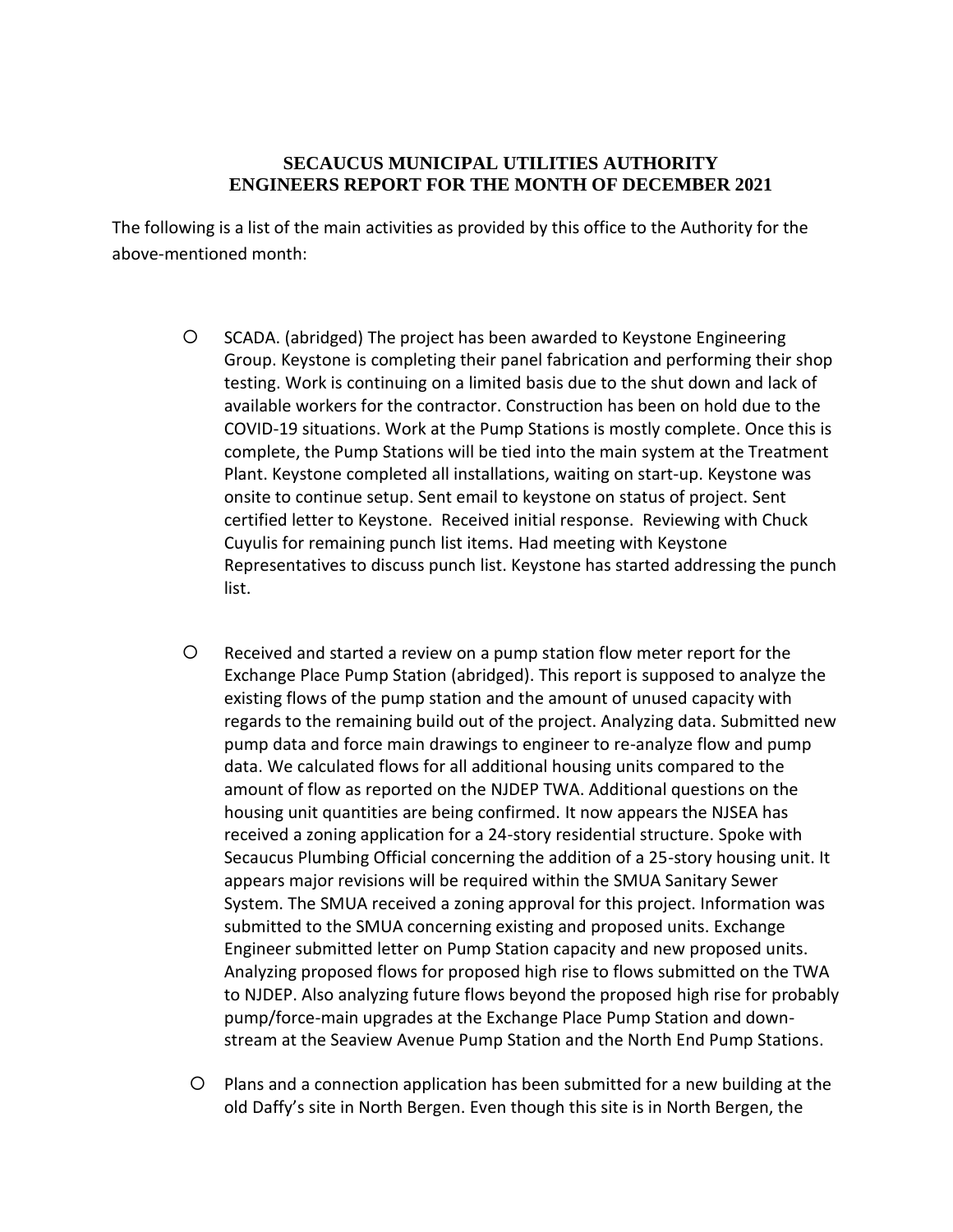Sanitary Sewer is service within the SMUA system. A thorough review will be required since this flow is connected to the SMUA system through the Turnpike Pump Station. The Pump Station and Force Main will need to be analyzed for Capacity. Requesting and reviewing submitted materials from project engineer. Started preparing the Engineer's Report. Engineer's Report submitted. Review TWA submitted by applicant's engineer, made comments and are awaiting a response or a revised TWA. A revised submittal has been submitted, the SMUA is required to have the Town of North Bergen sign off on the TWA prior to our acceptance. There have also been items added to the plans that are unexplained at this time. Requesting further information. Approved Plans. Waiting on information of Flow meter for pump station. Reviewing submitted flow meter material for acceptance. Requested further information on existing private sewer line location. Engineer submitted previous drawing showing the location of the force main within the NJDOT ROW.

- Contacting Rapid Pump to see the availability of the torque and limit switches for the remaining secondary clarifier tanks. Material expected arrival date 2/8/2021. One Item is still not delivered to the contractor. Contractor is scheduling the work for the limit switches in the center and western tanks. Contractor is required to submit revised proposals for the replacement of the new limit switches. Limit switch should be installed the week of December 6<sup>th</sup>. Waiting on Rapid Pump to finish remaining tanks. Limit switches have been installed in all tanks.
- I will be meeting with the Facility manager for 600 Meadowlands Parkway (Harmony) on Friday 1/2/2021 to review the Suez water meters and to follow a domestic water supply line that does not follow the new water meter installed by the facility's management. The SMUA also requested additional Suez water bills for the facility as well as another visit to an adjoining unit to check the water supply piping. Continuing to email Facility Manager for information from their plumber and also requested further water bills and meter readings. Resent last request to facility manager.
- Specifications and Plans for the rehabilitation of Primary Clarifier Tanks 1 & 2 were completed. There is a memorandum to the SMUA from my office requesting that the equipment to be specified be from a "Proprietary Source". The reasons for utilizing a "Proprietary Source" are explanatory in the memorandum. This will need approval from the SMUA Commissioners. Project approved and awarded. Following a review of equipment submittals from the Contractor, the equipment was released for fabrication. Equipment expected to be delivered in two weeks. Equipment has been delayed at the port. Waiting for new schedule. Demolition on Primary Clarifiers # 1 & 2 has begun.